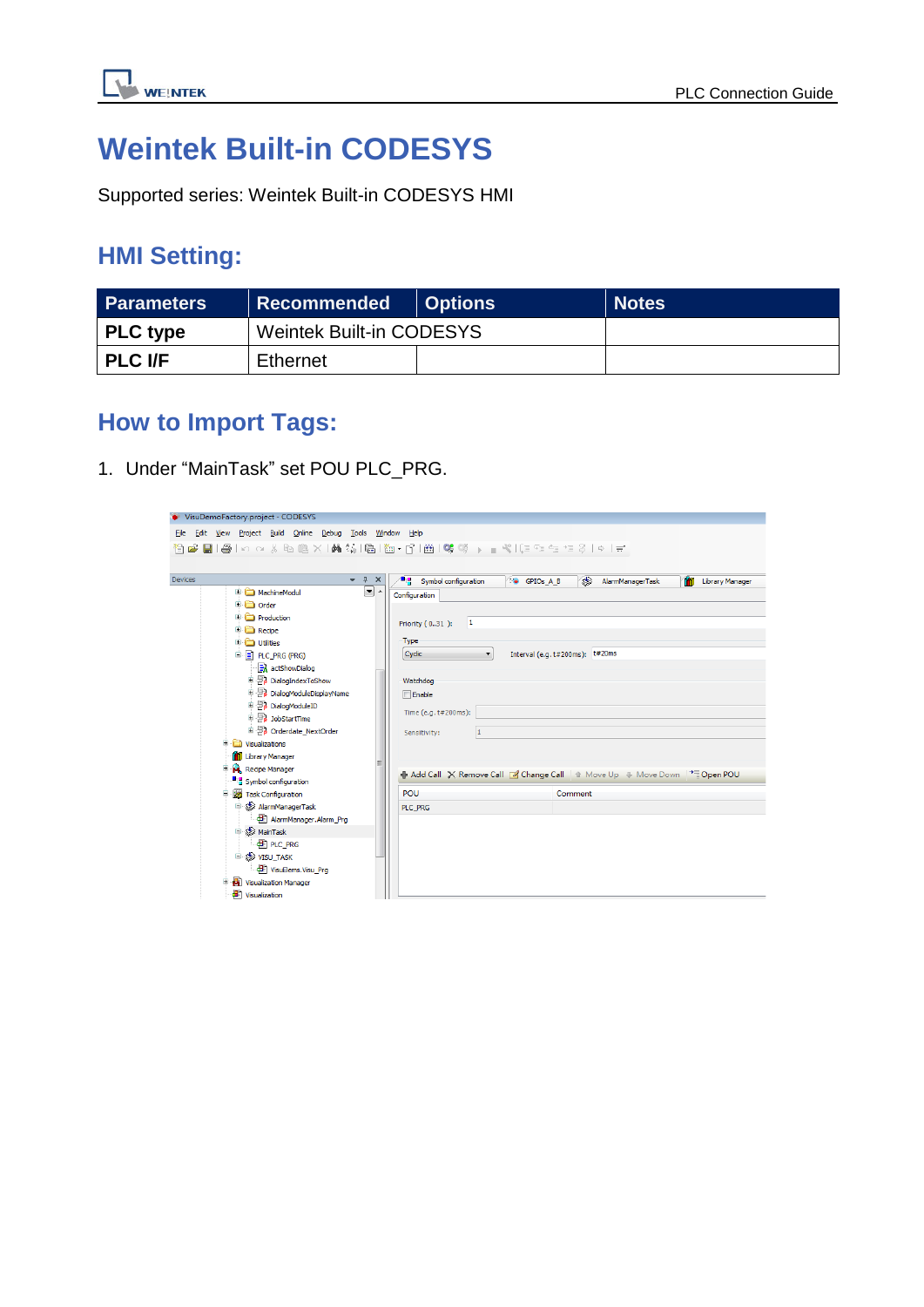

Add "Symbol configuration" into Devices list.



3. Select PLC\_RPG and its tag information is shown, build the project.



#### 4. A \*.xml file is generated in the directory of the project.

| VisuDemoFactory.Device.Application.77b33013-b5cd-4 | 2016/4/29 11:36 | BOOTINFO 檔案            | 43,347 KB       |
|----------------------------------------------------|-----------------|------------------------|-----------------|
| VisuDemoFactory.Device.Application.77b33013-b5cd-4 | 2016/4/29 11:36 | <b>BOOTINFO GUI</b>    | 1 <sub>KB</sub> |
| VisuDemoFactory.Device.Application.77b33013-b5cd-4 | 2016/4/29 11:36 | COMPILEINFO 檔          | 43,347 KB       |
| VisuDemoFactory.Device.Application.xml             | 2016/4/29 11:36 | <b>XML</b> Document    | 29 KB           |
| VisuDemoFactory.project                            | 2016/4/29 19:26 | <b>CODESYS</b> project | 1,362 KB        |
| VisuDemoFactory.project.~u                         | 2016/5/4 11:17  | ~U 檔案                  | 1 <sub>KB</sub> |
| VisuDemoFactory-admin-Weintek-RD-APP1.opt          | 2016/4/29 19:26 | OPT 檔案                 | 81 KB           |
| VisuDemoFactory-AllUsers.opt                       | 2016/4/29 19:26 | OPT 檔案                 | 1 <sub>KB</sub> |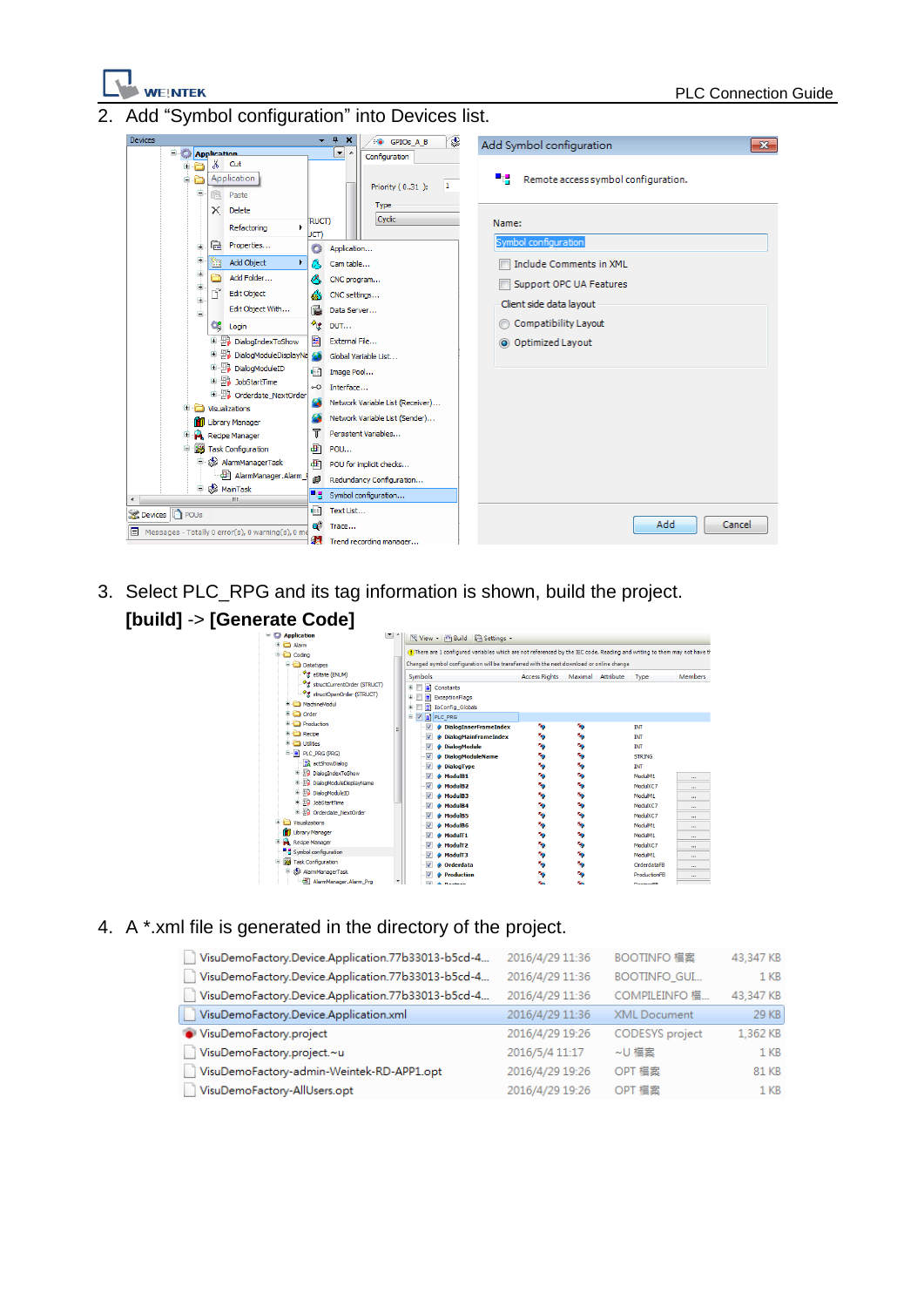

5. In System Parameter Settings click **[New]** to add Weintek Built-in CODESYS driver into the device list and then click **[Tag Manager]**.

| <b>Extended Memory</b> |                  | Cellular Data Network |                 |              | Time Sync./DST | EeM-e              | Recipes        |
|------------------------|------------------|-----------------------|-----------------|--------------|----------------|--------------------|----------------|
| Device                 | Model            | General               |                 |              | System Setting | Remote             | Security       |
| Device list:           |                  |                       |                 |              |                |                    | What's any IP? |
| No.                    | Name             | Location              | Device type     |              | Interface      | <b>UF Protocol</b> | Station no.    |
| Local HMI<br>$\Box$    | Local HMI        | Local                 |                 |              |                |                    | o              |
|                        |                  |                       |                 | cMT3072 (102 |                | $\sim$             |                |
| D Local PL.            | Weintek Built-L. | Local                 | Weintek Built-L |              |                |                    |                |
|                        |                  |                       |                 |              |                |                    | s              |

6. In Tag Manager click **Get tag** -> **Import Tag**, and then select the tag file (.xml) generated by the PLC software.



7. When the tags are imported successfully, click **[Exit]** to leave.

| My Application                                            | Variable List                              |                  |                                  |                                       |
|-----------------------------------------------------------|--------------------------------------------|------------------|----------------------------------|---------------------------------------|
| <b>□ Application</b><br><b>⊟</b> Tags<br>TagTable         | Name: TagTable                             |                  | Find: $Q$                        |                                       |
|                                                           | 88<br>1<br>۰<br>偭<br>ъ                     | 硘<br>⋒<br>n      |                                  |                                       |
|                                                           | Symbols                                    | Data Type        | Priority<br><b>Access Rights</b> | $Or^{\wedge}$                         |
|                                                           | 日 Tag                                      |                  |                                  |                                       |
|                                                           | 4 Application.POU 2.ARYBOOL                | <b>BOOL[31]</b>  | Read/Write<br>Low                | Ł                                     |
|                                                           | Application.POU 2.ARYBYTE                  | <b>BYTE[31]</b>  | Read/Write<br>Low                | d.                                    |
|                                                           | Application.POU_2.ARYDINT                  | <b>DINT[31]</b>  | Read/Write<br>Low                | d.                                    |
|                                                           | Application.POU 2.ARYDWORD                 | DWORD[31] Low    | Read/Write                       | ð.                                    |
|                                                           | Application.POU_2.ARYINT                   | <b>INT[31]</b>   | Read/Write<br>Low                | v.                                    |
|                                                           | <b>M</b> Application.POU_2.ARYREAL         | <b>REAL[31]</b>  | Read/Write<br>Low                | J.                                    |
|                                                           | Application.POU_2.ARYSINT                  | <b>SINT[31]</b>  | Read/Write<br>Low                | v.                                    |
|                                                           | Application.POU_2.ARYUDINT                 | <b>UDINT[31]</b> | Read/Write<br>Low                | A.                                    |
|                                                           | Application, POU 2.ARYUINT<br>$\checkmark$ | <b>UINTI311</b>  | Read/Write<br>Low                | $\mathcal{L}$ $\vee$<br>$\rightarrow$ |
| <b>Import Status</b>                                      |                                            |                  |                                  |                                       |
| Import tag information successfully.<br>$0$ warning $(s)$ |                                            |                  |                                  | $\wedge$                              |
|                                                           |                                            |                  |                                  | $\searrow$                            |